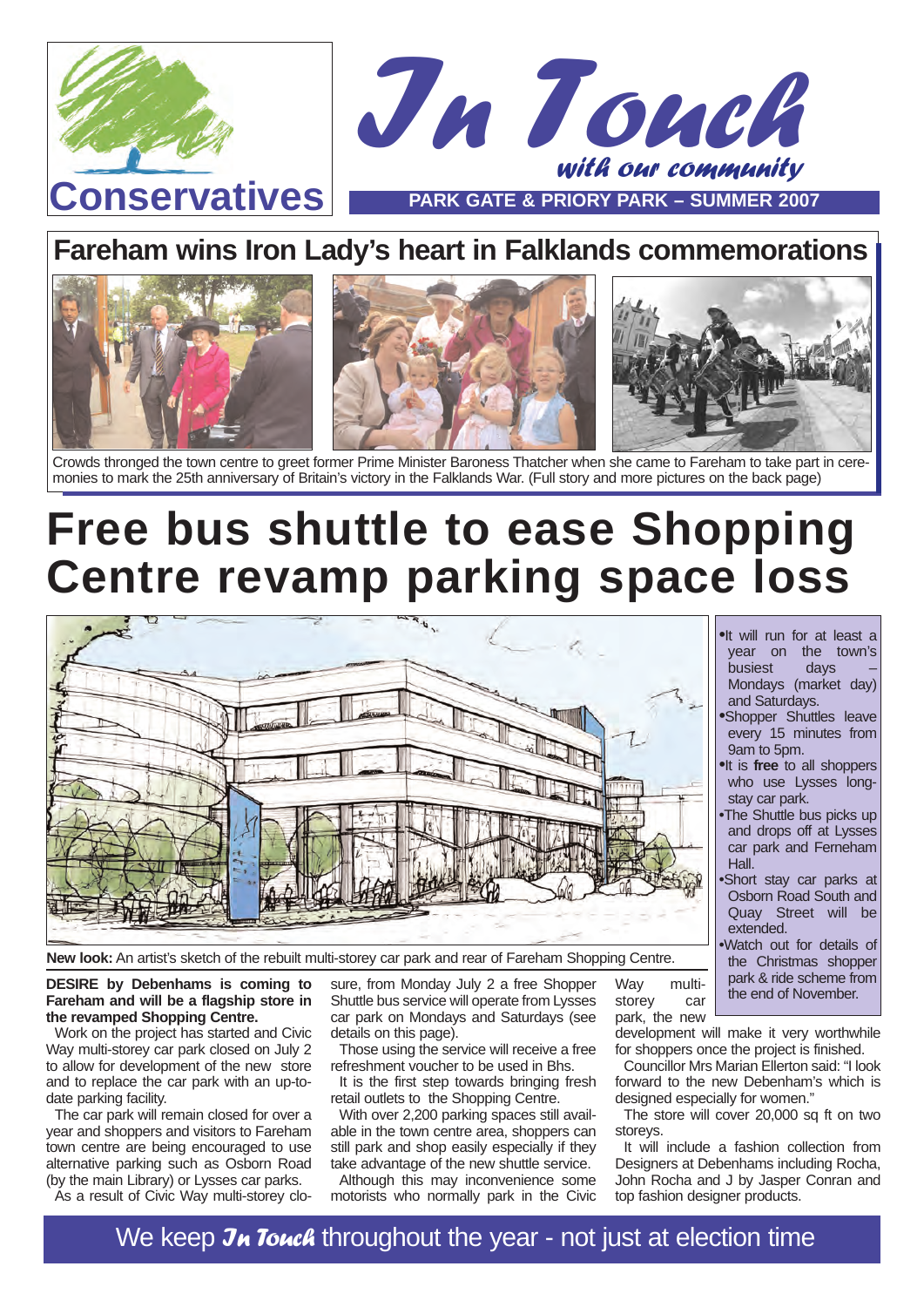

## **WARD NEWS BRIEFS**

#### **Planning matters**

An application to build 39 retirement apartments with 13 car parking spaces at 4-12 Botley Road has been refused by Fareham planners.

Two other applications are being considered:

•12 houses with miniroundabout in Botley Road, north of the Village Inn. The roundabout may help slow south bound traffic.

•Demolition of a bungalow at 14 Bridge Road to be replaced by 5 houses backing on to Dove Gardens.

### **Clean-ups**

The planned clean-up of hedgerows and undergrowth around Priory Park Community Centre was cancelled due to bad weather.

But another has been arranged from 10.30 to noon on Sunday, July 29. Litter pickers, gloves and sacks will be provided.

Meantime, Fareham Council has allocated £30,000 in 2007-08 to clean up areas whose ownership is unknown and which are not cleared under the regular programme.

Sums up to £500 are available to community groups to undertake this work and forms are available at the Civic Offices.

Inquiries to Councillor Brian Bayford on 01489 880740.

### **Health walk**

Why not join in a healthy summer walk in the Western Wards? Log on to the August programme on the Council's website at www.fareham.gov.uk

# **End-of-summer start to ease Segensworth roundabout nightmare**



**Bottleneck:** 60,000 vehicles a day converge on Segensworth roundabout.

#### **WORK starts at the end of the summer on the £2.65 improvements to Segensworth Roundabout and Witherbed Lane, Whiteley.**

Developers, including those at Solent Business Park, will contribute £2m towards the cost and work is expected to last 5 months.

The scheme aims to ease snarl-ups caused by traffic converging at the roundabout from seven approach roads, including the A27/M27 link at Junction 9, the A27 to Fareham and the A27 to Park Gate and Sarisbury.

In an average 24-hour working day, 60,000 vehicles use the roundabout, which is the key access to Segensworth industrial estates, 3,000 homes, the business park at Whiteley and the superstores, and 5,700 vehicles an hour use it at peak times.

Traffic levels and existing configuration lead to queues on the approaches, especially arms of the junction which are priority controlled, such as Barnes Wallis Road and Southampton Road.

The traffic signal controlled arms of the junction also have traffic queues, in particular on the A27 approaches. This iunction also forms the main vehicular access to Whiteley, adding to the heavy traffic demands placed on Junction 9.

The main aim of the scheme is to improve the management of traffic at the A27 Segensworth Roundabout.

By adding additional traffic lanes at key locations at the roundabout and further traffic signal control it is expected that traffic flows can be improved.

Councillor Brian Bayford said: "I look forward to the improvements being completed as soon as possible given all of the schemes which have been previously considered and rejected, including a flyover and cutting the roundabout in half.

"All lanes should be fully open during peak times to lessen disruption."

## Sound advice to deter vehicle criminals

**THE SAFER Neighbourhood Policing Initiative continues to work effectively with the public reporting incidents to the team so that prompt action can be taken.** 

Crime figures have remained low but there is a continuing problem of damage to vehicles.

Councillor Marian Ellerton said it seemed to be on the rise in the

### Western Wards and the police would like to encourage residents to be vigilant and report anything relevant.

Residents are advised to deter would-be vandals by parking cars off the roadside whenever possible.

Push in wing mirrors, lower aerials, secure plastic hub caps with tie wraps and do not leave anything of value visible in your vehicle.

### **RESIDENTS who attended the** This was inaccurate as the move was Lockswood recycling banks have to be removed

**recent presentation at Lockswood Community Centre were advised by the manager that the recycling banks had been moved.**

temporary as the new management of the centre requires the Council to remove the recycling facilities from the site permanently.

## **No 'chip and bin' for Fareham, promises Council**

**MICROCHIPS will not be secreted in Fareham residents' wheelie bins.**

Nor will the Council implement 'pay as you throw' or any of the extreme measures practised in some parts of the country.

Councillor Brian Bayford, executive spokesman for streetscene. said: "Some newspapers, taking examples of bad practice elsewhere, have exaggerated the problems and suggested that voters should support any opposition party offering to change the service.

"Effective waste management is not a political issue, as all parties understand it is essential in the interests of the environment and energy saving to encourage and increase recycling.

"Some opposition parties will promise to make changes, but once in power and faced with the realities, this promise cannot be met."

At 42%, Fareham now has the highest recycling rate in Hampshire, exceeding the Government's 40% target for 2006-07.

After problems experienced during the 2006 heatwave, a food waste<br>composting system composting immune to rats, flies and smells is being tested by volunteers.

Problems were not caused by the change to collection rotas, but the high temperatures in which flies and maggots breed within 24 hours.

Tests proved that Jeyes fluid or similar dripped around the top of the wheelie bin deters flies and counteracts smells.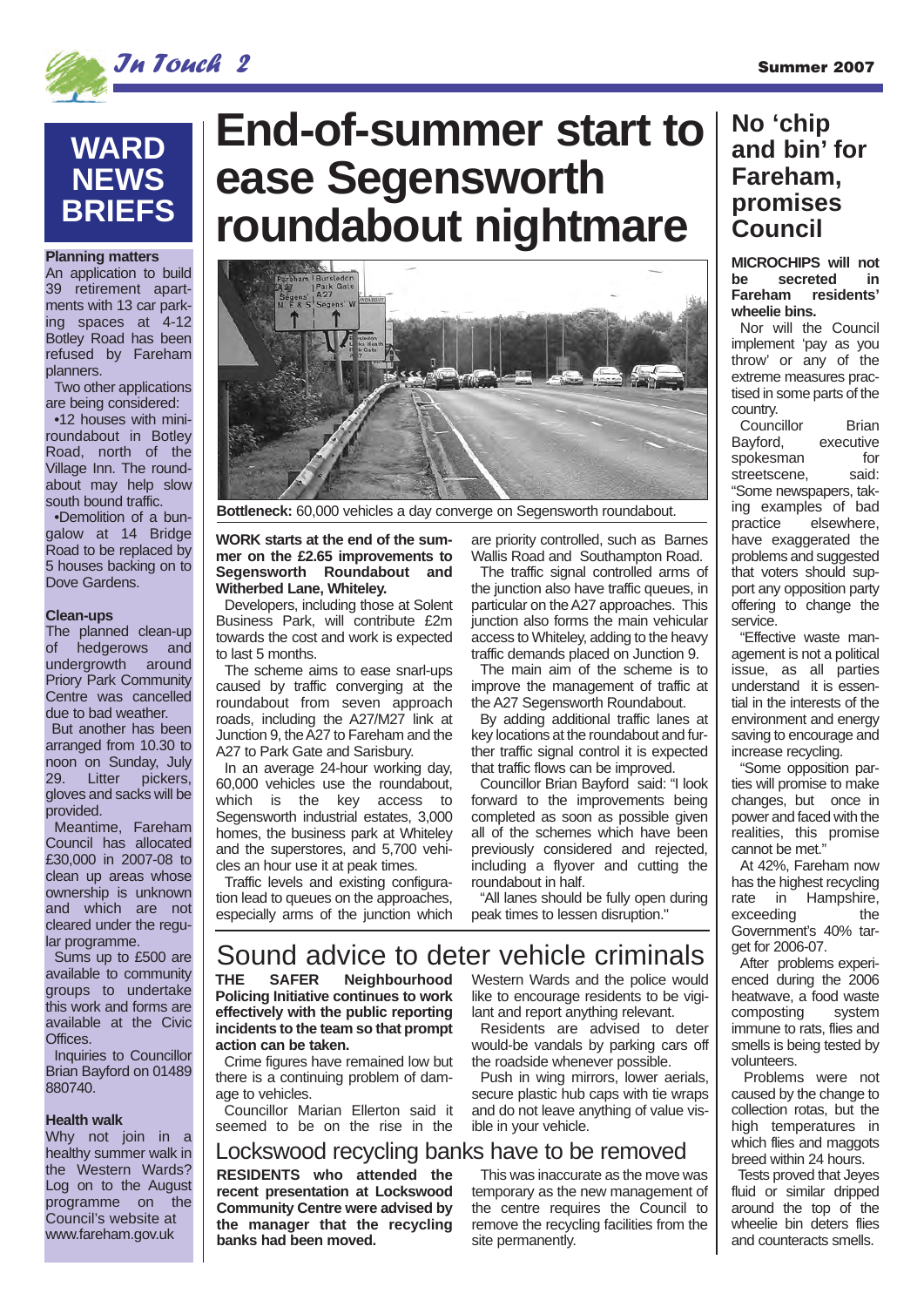$S$ ummer 2007  $\boldsymbol{\mathcal{J}}$ u $\boldsymbol{\mathcal{J}}$   $\boldsymbol{\mathcal{J}}$   $\boldsymbol{\mathcal{J}}$   $\boldsymbol{\mathcal{J}}$   $\boldsymbol{\mathcal{J}}$   $\boldsymbol{\mathcal{J}}$   $\boldsymbol{\mathcal{J}}$   $\boldsymbol{\mathcal{J}}$   $\boldsymbol{\mathcal{J}}$   $\boldsymbol{\mathcal{J}}$   $\boldsymbol{\mathcal{J}}$   $\boldsymbol{\mathcal{J}}$   $\boldsymbol{\mathcal{J}}$   $\boldsymbol{\mathcal{J}}$   $\boldsymbol{\mathcal{J}}$   $\boldsymbol{\mathcal{J}}$   $\bold$ 

# **Fears over tower loss**

**over plans by the owners of Locks Heath Shopping Centre to demolish the landmark clock tower brought 400 residents flocking to a public meeting in the Community Centre.** It was called and chaired by Councillor Seán Woodward, Executive Leader of Fareham Council, and attended by Western Wards councillors, directors of shopping centre owners Stockland Halladale, their architects, the shopping centre manager and planning chiefs.

Plans include several new shops, a KFC drivethru restaurant and turn-

ing the area behind the clock tower into a disabled car park. There were fears the car park would have a time limit and no free parking, and that the Council's proposal for a public swimming **Packed:** Residents turn out in force at the public meeting. Inset: the tower

Councillor Marian Ellerton said: "The meeting was amazingly well attended showing the

**Rash of graffiti sparks plea to report vandals**

real con-

about aspects of Halladale's proposals.

"I urge all concerned people to respond to the planning department's consultation when the plans are submitted and to make sure that their ward councillors receive copies of their letters."

# **County Council dishes out £10,000 grants to**

**VOLUNTARY organisations and community groups are to benefit from a new grants system being put in place at Hampshire County Council.**

Every county councillor is to be allocated a budget of £10,000 to use to provide grants to help fund initiatives that benefit the area they represent.

The grants will be available to initiate a project, contribute to a community based project that might otherwise be vulnerable, or to make a local organisation a grant for a specific one-off item of expenditure such as new equipment, but not for running costs.

The £780,000 for members' grants will be in addition to the other budgets that the County Council has aimed at supporting voluntary organisations and community groups.

Conservative Hampshire County Councillor for Fareham Sarisbury Seán Woodward said: "The County Council recognises the vital role that voluntary organisations and community groups play in helping us deliver services to Hampshire residents."

Details on which groups will be eligible and how to apply are available at www.hants.gov.uk/grants

Organisations and groups can apply by requesting an application form from Councillor woodward or by downloading a form from the grants website.

Applications will not be accepted from individuals, political parties or groups affiliated to a political party or from lobbying organisations.

# **PARK GATE & PRIORY PARK CONSERVATIVES**

**We are very active with social and political events and membership drives. If you would like further details, to join us, or to help in any way such as distribution of In Touch newsletters in your road, please contact your ward councillors.**

| ANY PROBLEMS? WE'RE HERE TO HELP                                                           | <b>WARD COUNCILLORS</b>                                                                                                                    |
|--------------------------------------------------------------------------------------------|--------------------------------------------------------------------------------------------------------------------------------------------|
| Please write the details here and give the exact location                                  | <b>Park Gate</b><br><b>Brian Bayford</b><br>1 Camarque Close<br>Whiteley PO15 7DT<br>Tel: 01489 880740                                     |
|                                                                                            | l email:<br>bbayford@fareham.gov.uk                                                                                                        |
|                                                                                            | Marian Ellerton<br>230 Botley Road<br>Burridge SO31 1BL<br>Tel: 01489 570774<br>email:                                                     |
|                                                                                            | mellerton@fareham.gov.uk                                                                                                                   |
| iAddress                                                                                   | <b>COUNTY COUNCILLOR</b>                                                                                                                   |
| Please cut this out and post it or email or phone your councillors<br>who are listed here. | <b>Fareham Sarisbury</b><br>Seán Woodward<br>8 Persian Drive<br>Whiteley PO15 7BJ<br>Tel: 01489 881030<br>email:sean.woodward@hants.gov.uk |



cerns of residents in Park Gate

pool and private fitness facility would be lost.

### **Priory Park Community Centre has been heavily defaced by offensive**

**graffiti.** The bank will be re-painted by the

**THE newly replaced bottle bank at**

probation team working with the Council and residents are asked to identify any person seen painting graffiti on this or other newly cleared walls etc in the area.